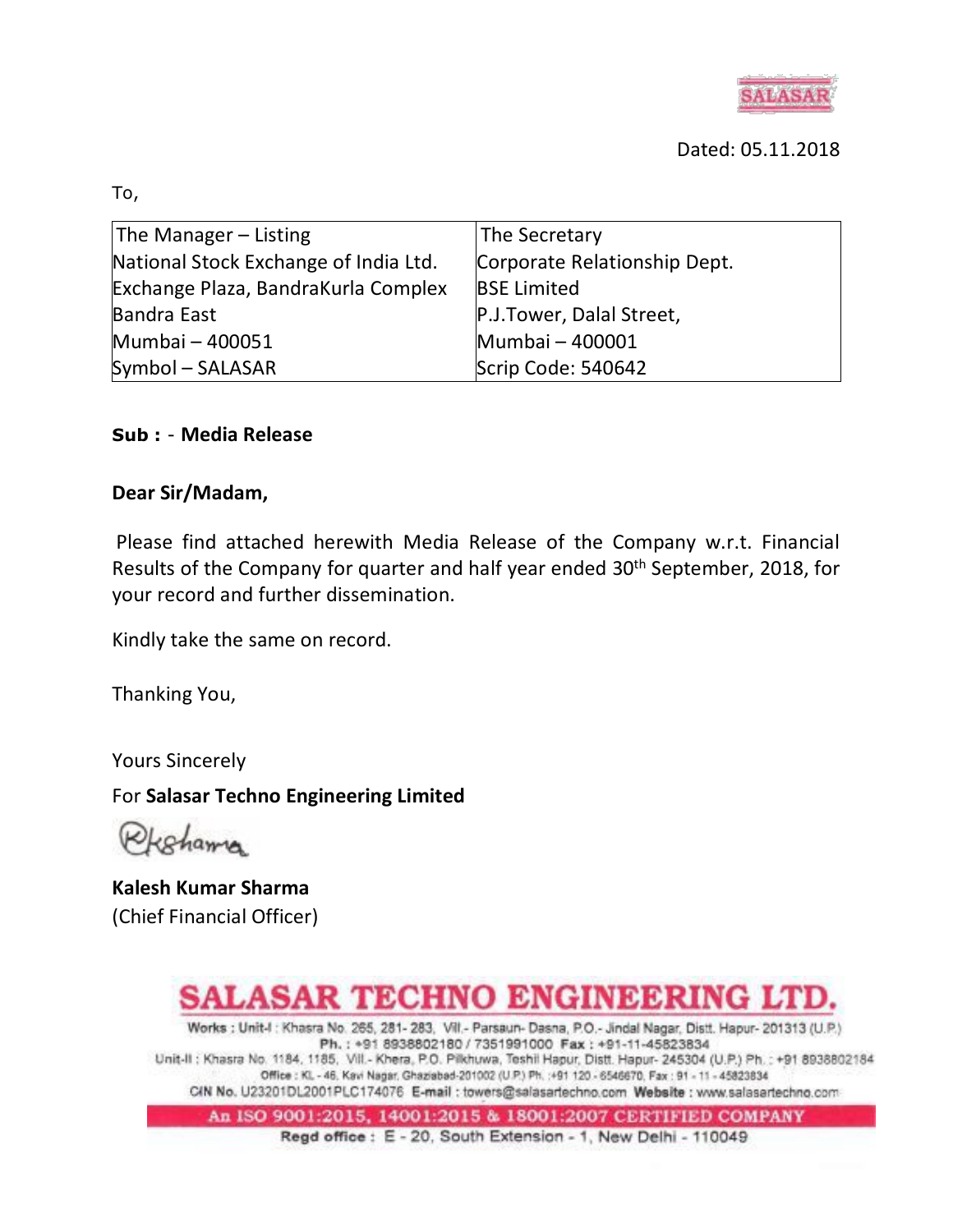

**Salasar Techno Engineering Ltd.**

## **Media Release**

## **Growth driven by Telecom towers and Railway electrification structure segments**

## **Delivered higher operating efficiency throughout half year**

#### **Q2 FY19 Net Revenues at Rs 153.64 Crore, Y-o-Y growth of 54%**

## **Q2 FY19 EBITDA at Rs. 16.67 Crore, Y-o-Y increase of 51%**

## **Q2 FY19 PAT at Rs. 7.93 Crore, Y-o-Y growth of 42%**

## **Q2 FY19 EPS at 5.97, Y-o-Y increase of 31%**

## **Board Approves Interim Dividend at Rs. 1.00 per Equity Share**

**5 th November 2018, New Delhi, India**: **Salasar Techno Engineering Limited (BSE: 540642. NSE: SALASAR),** among leading manufacturers of Telecom Towers, galvanized and non-galvanised steel structures in India, has announced its unaudited financial results for the quarter and half year ended September  $30<sup>th</sup>$ , 2018.

The Company is into manufacturing, fabrication and installation of telecom towers, transmission towers & substation structures and solar mounting structures.

#### **Key Financials (Rs. Crore): -**

| <b>Particulars</b>       | <b>Q2 FY19</b> | <b>Q2 FY18</b> | $Y$ -0- $Y\%$ | <b>H1 FY19</b> | <b>H1 FY18</b> | $Y$ -o-Y % |
|--------------------------|----------------|----------------|---------------|----------------|----------------|------------|
| <b>Net Revenue</b>       | 153.64         | 99.58          | 54.28%        | 316.64         | 216.70         | 46.12%     |
| <b>EBIDTA</b>            | 16.67          | 11.02          | 51.20%        | 34.26          | 23.23          | 47.49%     |
| <b>EBITDA Margin (%)</b> | 10.85%         | 11.07%         | (22bps)       | 10.82%         | 10.72%         | 10bps      |
| <b>PAT</b>               | 7.93           | 5.59           | 41.94%        | 16.85          | 11.70          | 44.06%     |
| PAT Margin (%)           | 5.16%          | 5.61%          | (45bps)       | 5.32%          | 5.40%          | (8bps)     |
| EPS (Rs.)                | 5.97           | 4.57           | 30.63%        | 12.68          | 9.56           | 32.64%     |

**Performance Highlights: -**

**For the quarter ended September 30th, 2018:**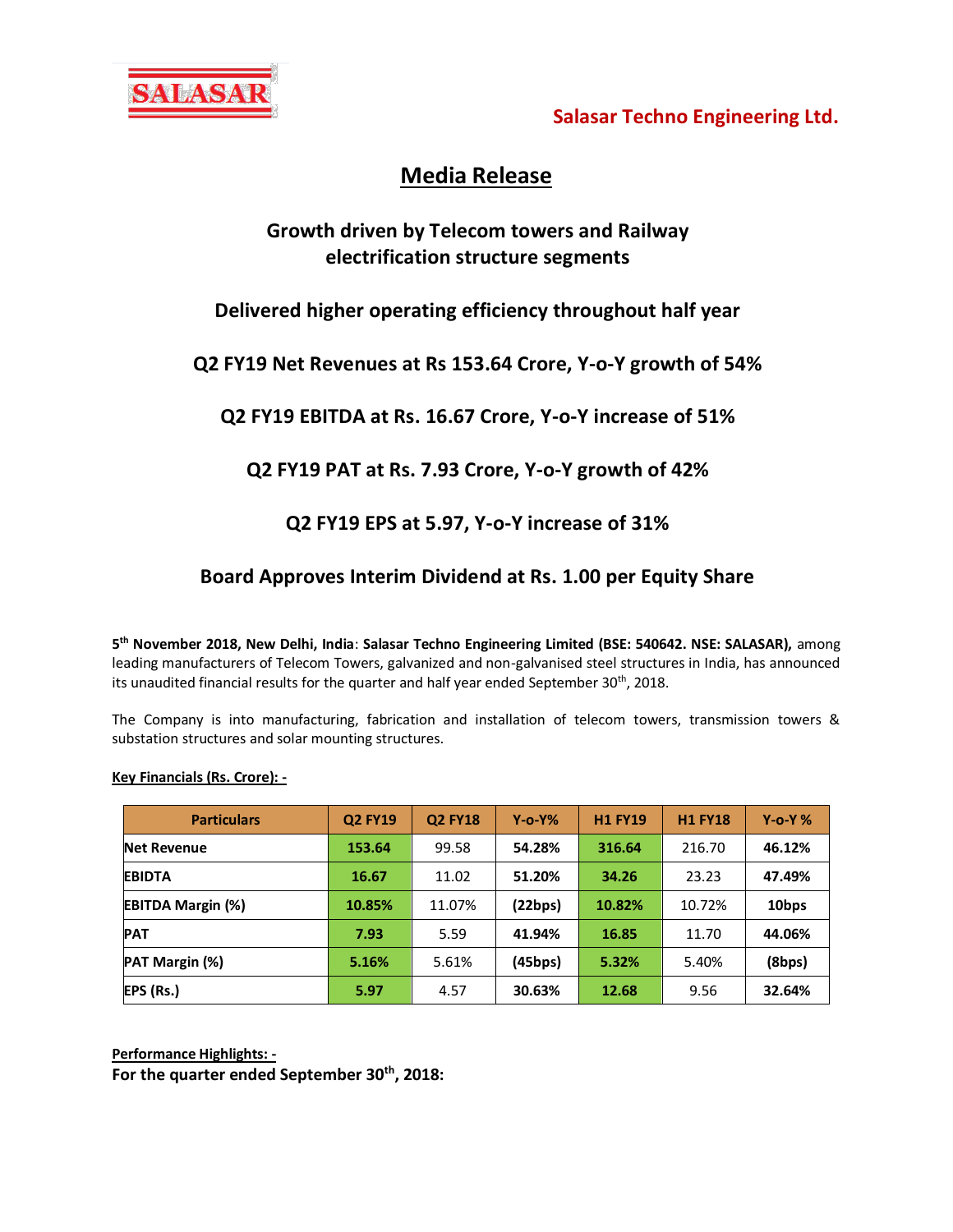- **Revenue from operations was at Rs. 153.64 crore** in Q2 FY19, as against Rs. 99.58 crore in Q2 FY18, a **Y-o-Y growth of 54.28%** on account of growth across telecom tower and railway electrification structure segments
- **EBITDA stood at Rs. 16.67 crore** in Q2 FY19 as against Rs. 11.02 crore in the previous year, **Y-o-Y growth of 51.20%**, on account of higher operational efficiencies, despite increase in basic raw material prices
- **EBITDA margin in Q2 FY19 at 10.85%**
- **Profit After Tax was at Rs. 7.93 crore** in Q2 FY19 as against Rs. 5.59 crore in Q2 FY18, a significant **growth of 41.94%**
- **PAT margin at 5.16%**
- **EPS stood at Rs. 5.97, Y-o-Y increase of 30.63%**

**For the first half ended September 30th, 2018:** 

- **Revenue from operations was at Rs. 316.64 crore** in H1 FY19, as against Rs. 216.70 crore in H1 FY18, a **Y-o-Y growth of 46.12%** on account of timely execution of orders across segments
- **EBITDA stood at Rs. 34.26 crore** in H1 FY19 as against Rs. 23.23 crore in the previous year, **Y-o-Y growth of 47.49%**, on account of higher operating efficiency throughout half year, despite increase in basic raw material prices
- **EBITDA margin increased by over 10 bps in H1 FY19 to 10.82%** as against 10.72% in H1 FY18
- **Profit After Tax was at Rs. 16.85 crore** in H1 FY19 as against Rs. 11.70 crore in H1 FY18, a significant **growth of 44.06%**
- **PAT margin stood at 5.32%** in H1 FY18
- **EPS stood at Rs. 12.68, Y-o-Y increase of 32.64%**

#### **Management Comment:**

Commenting on the result, **Mr Shashank Agarwal, Joint Managing Director**, **Salasar Techno Engineering Ltd.** said,

*"I am happy to share that we have delivered yet another strong performance this quarter. We have registered a*  revenue growth of over 50% and recorded significant increase in our overall profit of over 46% in Q2 FY19. Each of *our business segment has contributed to this robust growth. Our strategy to diversify our business and enter in*